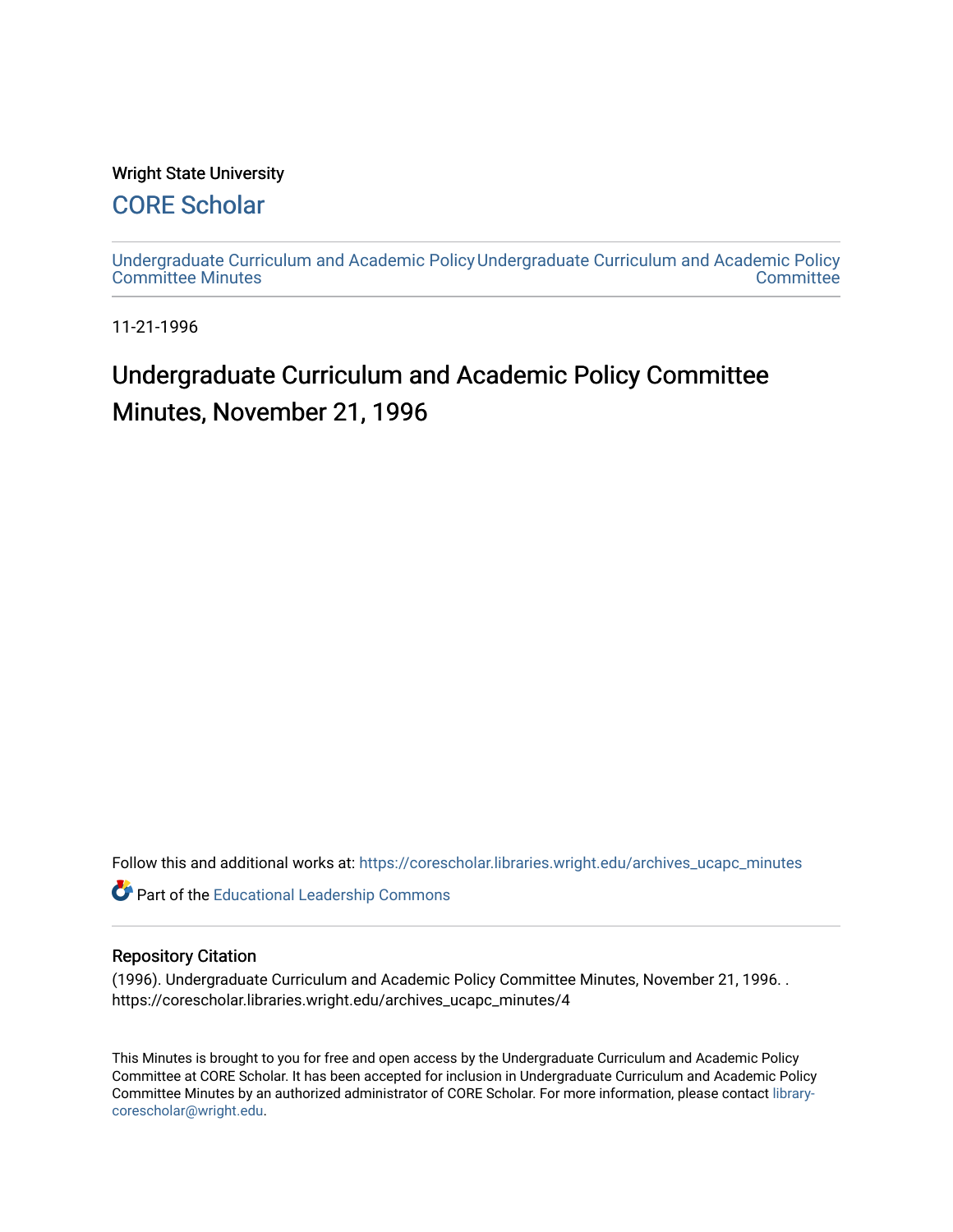# **Undergraduate Curriculum and Academic Policy Committee**

## **Minutes of November 21, 1996 Meeting**

Present: Donna Cole, Jeanne Fraker, Carol Holdcraft, Joe Law, Tom Sav, George Spalding (for Joe Slater)

Approved Minutes of November 7, 1996 Meeting of the UUCAPC.

Updates were provided from previous business: (1) Correspondence between the CECS (Lin) and COSM (Burton) resolved questions regarding HFE 480 -- so approved. (2) BIO 106 resubmitted with Dean's signature, so approved. (3) CEG 478 -- correspondence from the CECS (Garcia) and COSM (Gruden) uncovered COSM's misplaced paper work on MTH 456 and should be forwarded to the committee shortly with a re-submission of CEG 478.

Program Proposals reviewed:

Approved the COLA Minor in Urban Affairs.

Approved the COLA Minor in Women's Studies.

Program Changes reviewed:

Changes in Math Undergraduate Programs (submitted by Dan Voss, Chair, Math & Statistics Undergraduate Committee) -- the committee suggested that the Math & Statistics Committee consult with the COSM Dean and Curriculum Committee regarding review and approval policies in the college. In addition, the committee requested that the discontinued courses associated with the program changes be deleted through the usual Course Inventory Requests.

Course Modification and Inventory Requests reviewed:

COLA (18):

Approved Inventory: PLS 405, PLS 474, GEO 448, URS 420, URS 424, MUS 422.

Approved Inventory Subject to Change: PLS 225 and WMS 200 -- revise syllabus from "semester" to "quarter" and clarify grading policy.

Approved Modification: GEO 311, GEO 312, GEO 413, MUS 106, MUS 165, MUS 291, MUS 401, MUS 421, MUS 471, URS 492.

Returned from previous business: COM 325 (previously tabled) -- returned to COLA for forwarding to CONH for formal review.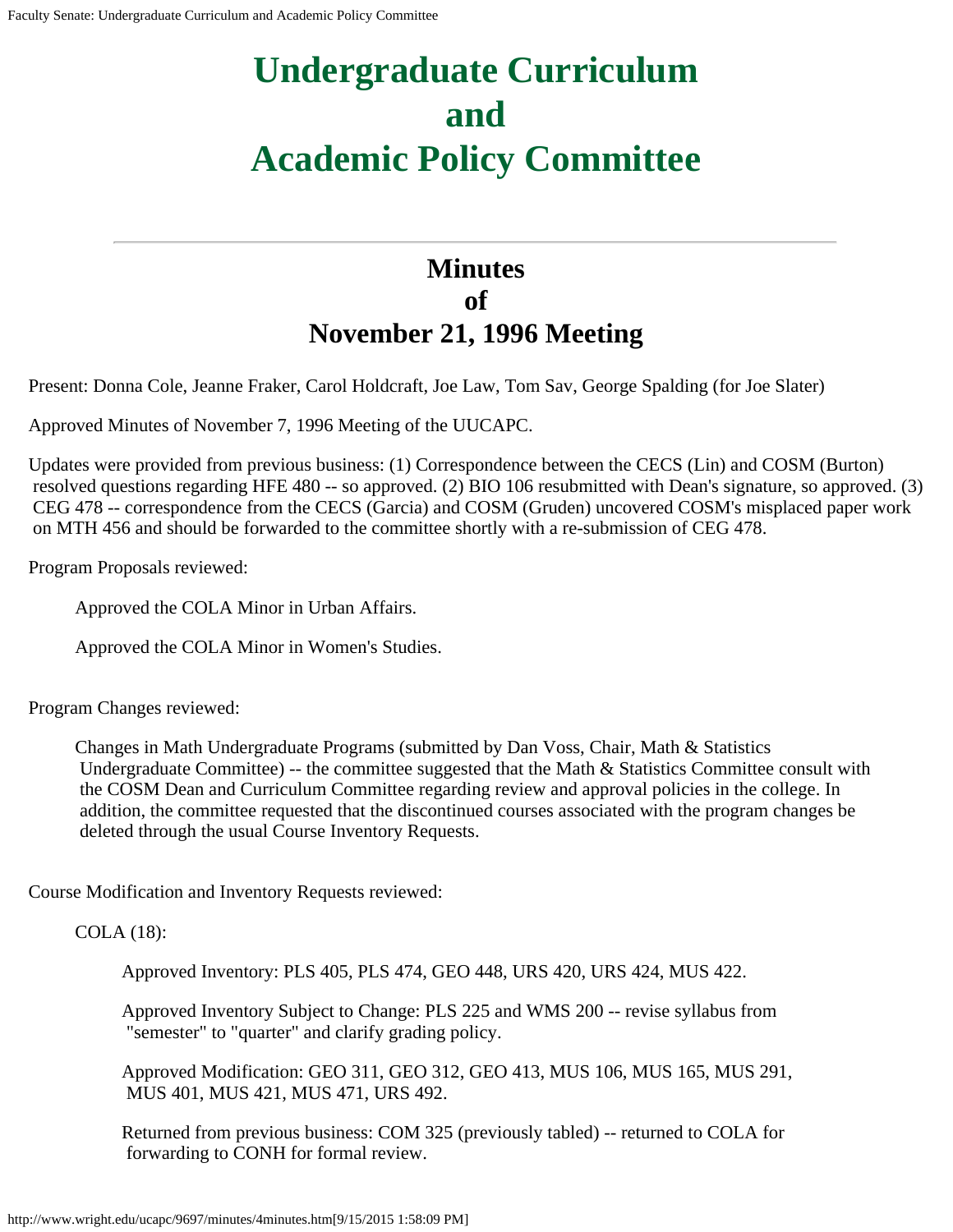COBA (16):

Inventory Returned: MGT 473 -- title and catalog description changes requested. MGT 474 - title and catalog description changes requested. Also, clarification requested on extent to which it differs from MS 435.

Approved Modification: MGT 480, MS 202, MS 203, MS 450, MIS 210, MIS 323.

Returned Modification: non-compliance with established university policy regarding either (1) catalog description (maximum of 34 words) or (2) course title for student record (maximum of 24 spaces) -- MS 201, MS 306, MS 435, MIS 100, MIS 400, MIS 410, MIS 430, MIS 480.

Returned with Friendly Suggestion: MIS 323 approved as stands, but committee suggests that item catalog title could be changed to "Management of Information Systems Projects."

COSM (3):

Approved Modifications: GL 461, GL 470, PSY 341.

The committee continued discussion of adding "Pluralism in American Society" to the GE Program. The discussion centered on implementation, including:

1. Several options that imply a "Pluralism in American Society" requirement could be implemented and met through a restructuring of the current GE Program and by either

a. a stand-alone GE Pluralism course

or

b. an approved departmental non-GE course.

2. Several options that imply a "Pluralism in American Society" requirement could be implemented by keeping the current GE Program requirements in tact and

a. integrating Pluralism throughout the GE curriculum

or

b. requiring one pluralism course in either

(i) an approved and designated existing GE section

or

(ii) an approved departmental non-GE course.

To accommodate late curriculum and policy requests for inclusion under the current catalog change process, the committee agreed to hold a special meeting during the December break. A November 22 memo will be sent to all Deans, informing them that the deadline for receipt of submissions will be 12:00 Noon, Monday, December 9, 1996.